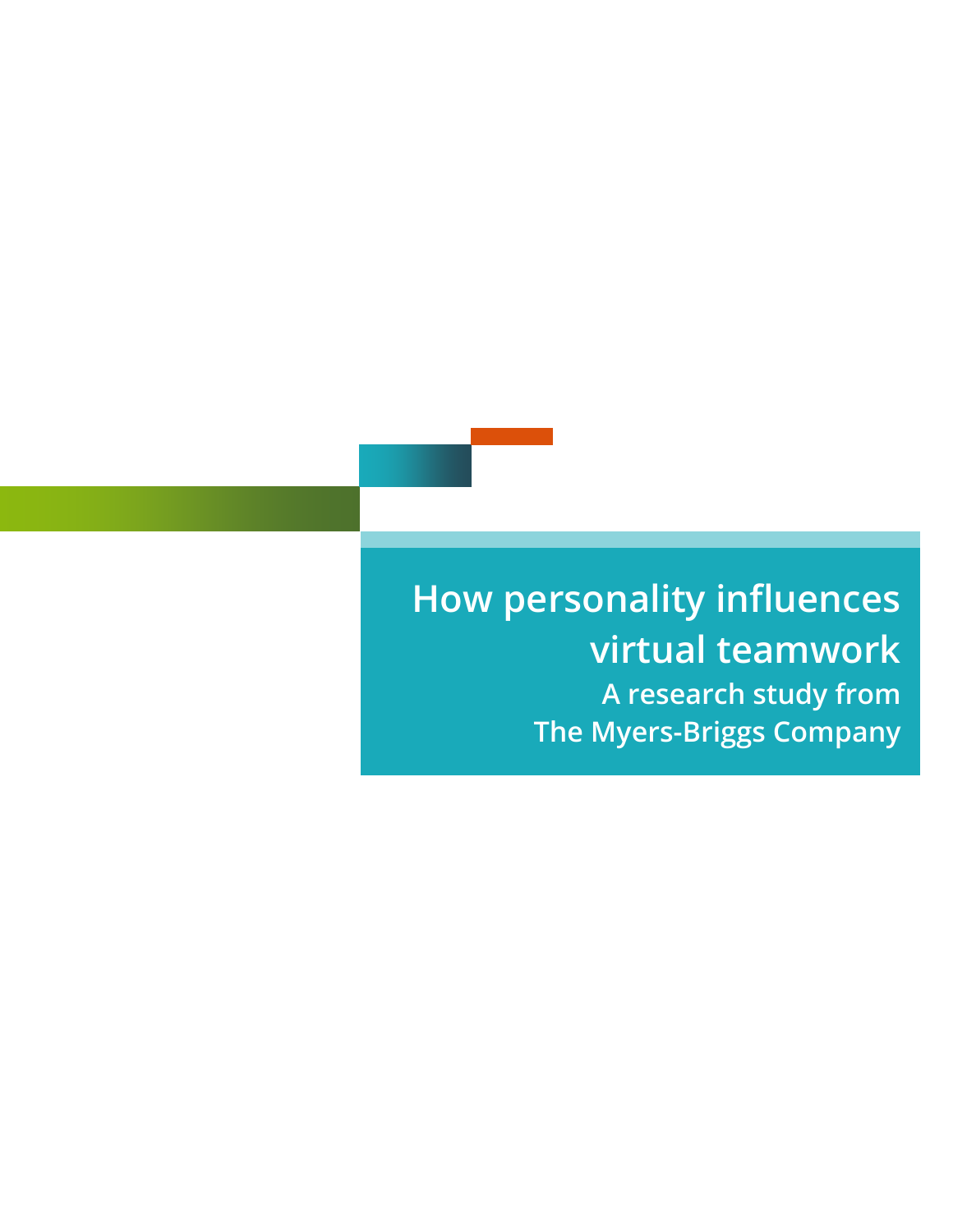## **Contents**

| <b>Executive summary</b>               | 3  |
|----------------------------------------|----|
| Introduction and methodology           | 5  |
| Data collection                        | 6  |
| <b>FIRO</b> results                    | 10 |
| Scale development                      | 13 |
| <b>MBTI</b> results                    | 19 |
| What makes effective teams?            | 20 |
| <b>Communication and team building</b> | 21 |
| <b>Team challenges</b>                 | 22 |
| Conclusions                            | 22 |
| References                             | 23 |
|                                        |    |

Research study designed by:

Helen Rayner, Lead Consultant, The Myers-Briggs Company

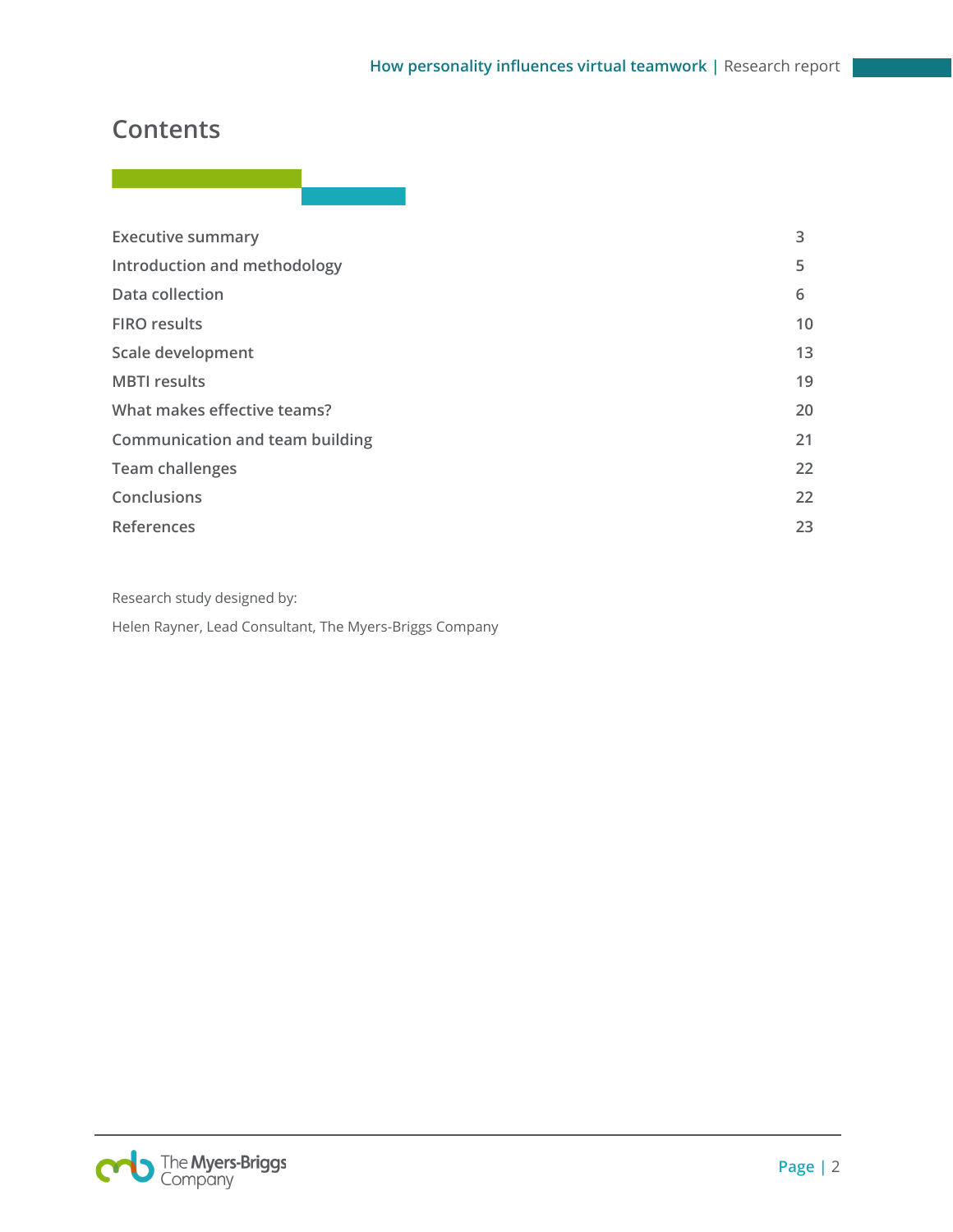### <span id="page-2-0"></span>**Executive summary**

There are many different types of teams. Traditional teams were co-located, all members working in the same office or other location. Virtual teams are made up of remote workers who are not colocated but who do have a common purpose, interdependent team goals, and work for which they are mutually accountable. In practice, many teams incorporate a blend of virtual and co-located team working practices in a combined team.

The purpose of this research was to gather information about personality and perceptions of working in virtual, co-located, and combined teams. The FIRO® model was used to measure personality. Respondents were also invited to share their MBTI® best-fit type if they knew it (Myers-Briggs Type Indicator®).

There were no differences between the age or gender of people who worked in virtual teams compared to those who worked in combined or co-located teams.

Five team scales emerged from the respondents' answers to the survey data: Clarity; Emotional Intelligence; Effectiveness; Stretch; and Culture.

#### **1. Clarity**

The alignment and the understanding individuals have regarding the vision, plans, and goals of the organization and the team. Individuals hold each other to account and spend time developing intra-team relationships.

#### **2. Emotional Intelligence**

The degree of openness, intimacy, and awareness, and social, emotional and personal support, given and received.

#### **3. Effectiveness**

Work is completed on time and within budget. When conflict arises, it is resolved. Team members trust each other.

#### **4. Stretch**

Job roles stretch individuals, and personal development is available. There are opportunities to experiment, participate, and voice opinions.

#### **5. Culture**

The degrees of cultural awareness, respect, and appreciation.

The Emotional Intelligence scale was particularly related to the FIRO need areas of Involvement and Connection.

Differences in responses were noted between managers and non-managers on the team scales. Managers reported higher scores on the Clarity, Emotional Intelligence, and Effectiveness scales.

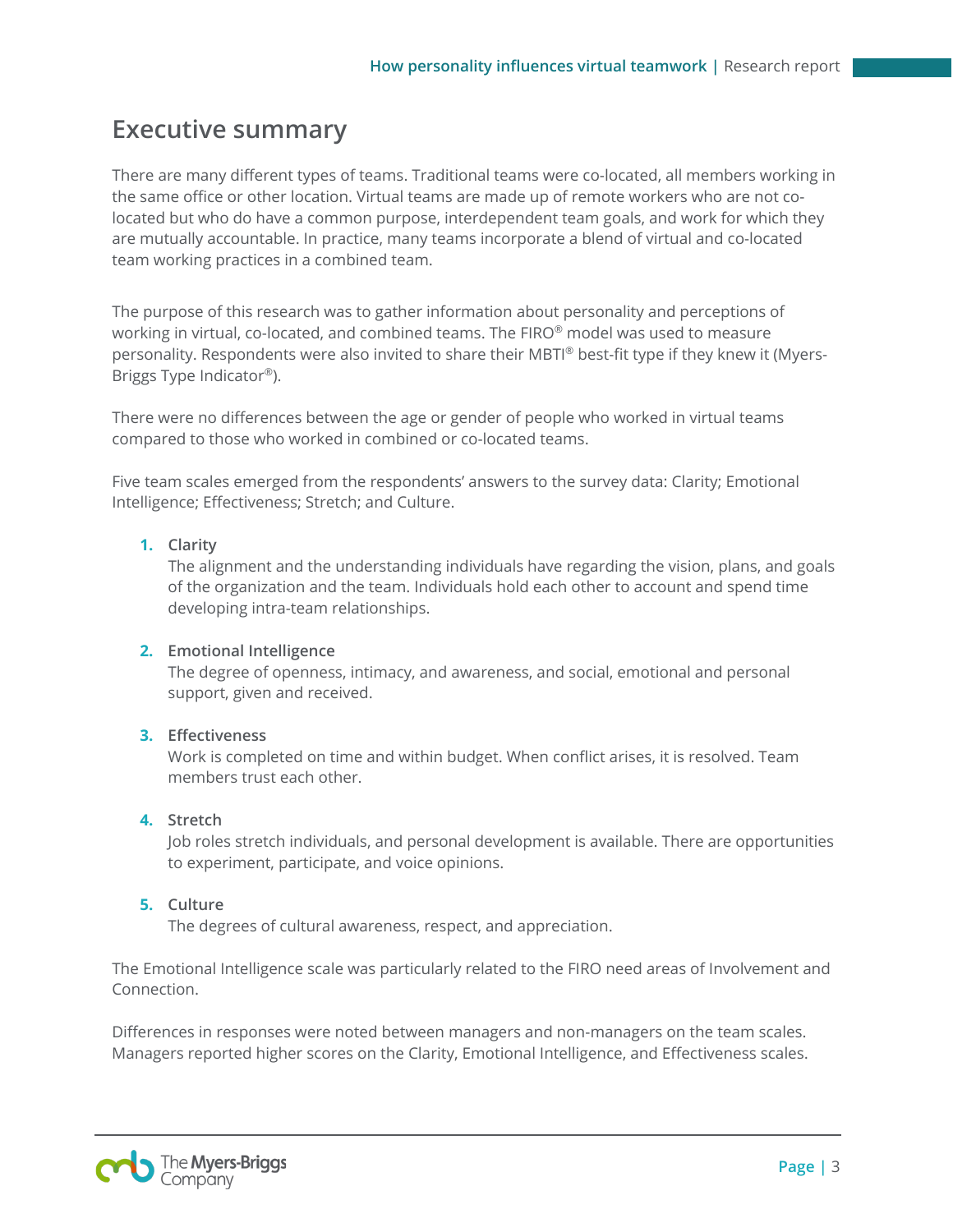Respondents with preferences for Extraversion and Feeling reported higher scores on the Emotional Intelligence scale. Respondents with preferences for Introversion reported higher scores on the Effectiveness scale.

#### **Team effectiveness and challenges**

Respondents were invited to share their views on what made an effective team using open-ended questions. Content analysis was used to analyze the responses. From this, nine key characteristics associated with teams emerged.

- **1.** Alignment and cohesion
- **2.** Communication
- **3.** Co-operation, collaboration, and negotiation
- **4.** Trust
- **5.** Commitment: Accountability, responsibility, flexibility
- **6.** Teamwork
- **7.** Honesty and integrity
- **8.** Cognitive capability
- **9.** Emotional Intelligence

When asked about the challenges associated with working in a team, content analysis was used to analyze the responses. Eleven themes emerged from the analysis.

- **1.** Remote working, colleagues not being physically present, time zone differences, silos developing because ideas are less often bounced around
- **2.** Unmanageable workload
- **3.** External pressures, managing deadlines, pace of change, organizational growth
- **4.** Poor management
- **5.** Lack of accountability and performance management, micromanagement, ensuring everyone is treated fairly, limited trust in management
- **6.** Communication
- **7.** Being unable to reach colleagues, not everyone being heard in virtual or co-located meetings
- **8.** Poor leadership performance
- **9.** No agreed strategic vision (or differences of opinion on what this might be), vague organizational goals, limited trust in leaders
- **10.** Personality differences
- **11.** Task clarity

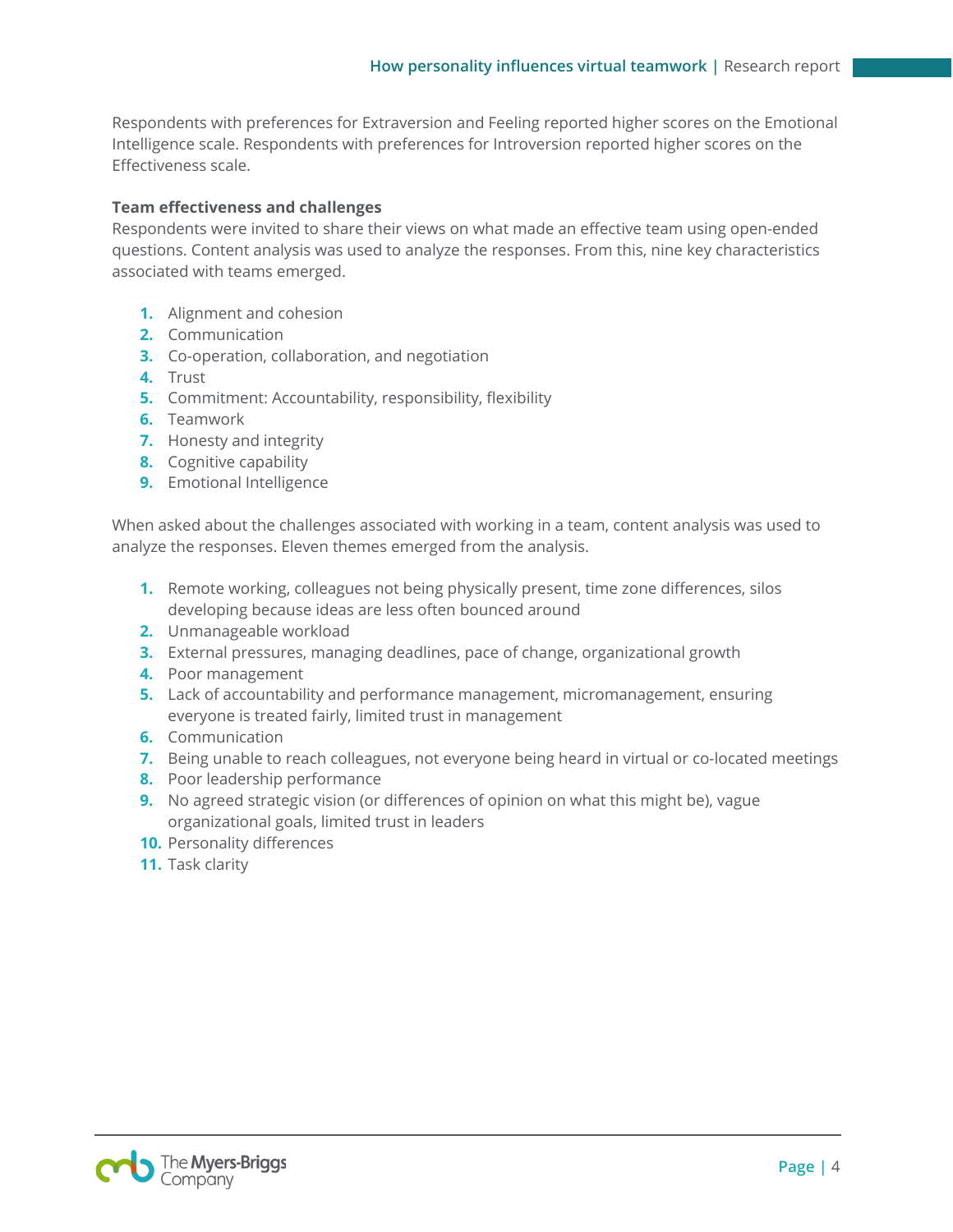## <span id="page-4-0"></span>**Introduction and methodology**

#### **Purpose of the research**

There are many different types of teams. Traditional teams were co-located, all members working in the same office or other location. Virtual teams are made up of remote workers who are not colocated but who do have a common purpose and interdependent team goals, for which they are mutually accountable. In practice, many teams incorporate a blend of virtual and co-located team working practices in a combined team.

There are many benefits to virtual teams. They enable experts to collaborate across geographical boundaries (Malhotra et al., 2007), improve cross functional working (Pinjani & Palvia, 2013), and reduce travel costs (Piccoli et al., 2004). Virtual teams can respond quickly to rapidly changing business environments (Bergiel et al., 2008). They can speed up project completion time too as a 24 hour workflow can be generated (Jimenez et al., 2017).

Virtual teams face many challenges, notably building and developing relationships, cohesion, and trust. Virtual teams often rely on written communication and miss out on body language and other non-verbal cues. These challenges are often amplified by team members coming from different cultural backgrounds, bringing with them varying norms and beliefs (He, Paul and Dennis, 2018). The consequences can include mistrust, conflict, and the breakdown of relationships (Kozlowski et al., 2012).

Developing trust in virtual teams relies on technology (Ford, Piccolo & Ford, 2017; Pinjani & Palvia, 2017). Yet the training needs of the virtual team manager are often overlooked (Ford, Piccolo & Ford, 2017).

Lukić and Vračar (2018) discuss the different facets associated with effective team performance and this survey aimed to measure facets related to team performance. These facets included effective recruitment and selection, establishing roles and responsibilities, performance and reward management, positive organizational culture, trust, communication, and team building activities. The Myers Briggs Company High Potential Teams model (2018) builds on this and specifies alignment to organizational goals as an additional tenet of team performance.

This study sought to explore the experiences of working in virtual, co-located and combined teams, and the role of personality in these settings. The FIRO assessment was chosen because it is used regularly in individual and team development settings. It measures how individuals behave towards others (Expressed behaviors), and how those individuals want others to behave towards them (Wanted behaviors). The Expressed and Wanted behaviors are measured on three dimensions: Involvement (the need to belong), Influence (the need for significance), and Connection (the need for close relationships). Respondents were also invited to share their Myers-Briggs Type Indicator® bestfit type if they knew it.

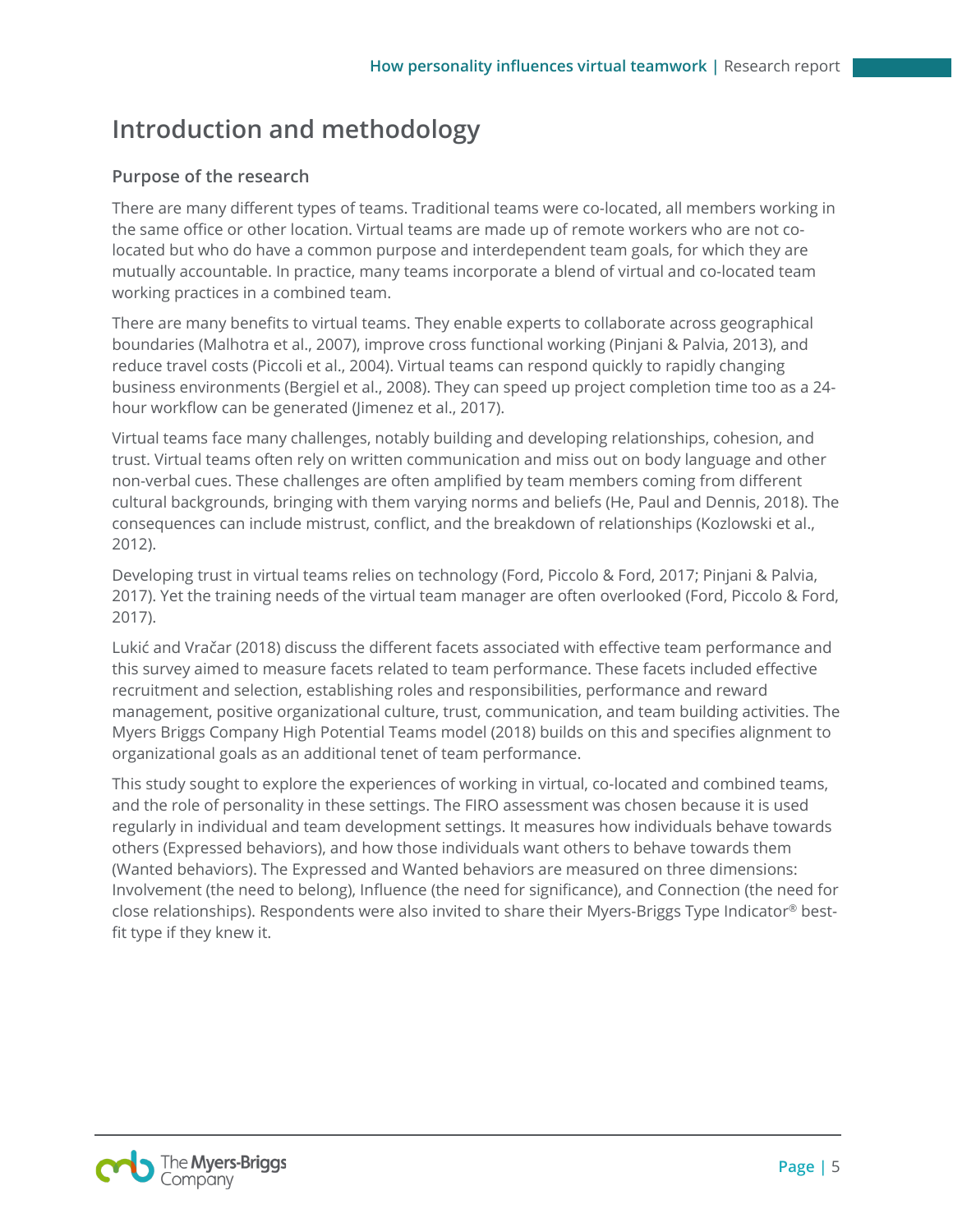## <span id="page-5-0"></span>**Data collection**

An online survey was conducted using a portal where some respondents had previously completed the FIRO assessment and consented to their details being retained for future research. Additional respondents were contacted through social media sites LinkedIn, Twitter, and Reddit. This group was invited to take the FIRO Business® assessment in addition to the survey questions. In total, 469 respondents completed the survey.

### **The sample**

#### **Group demographics**

63% of the group were female, and 36% male. 1% preferred to 'self-describe' their gender or did not answer.



Age ranged from 21 to 75 years, with an average age of 45 years and a standard deviation of 11.

### **Place of work**

The majority of respondents worked in the UK or US.



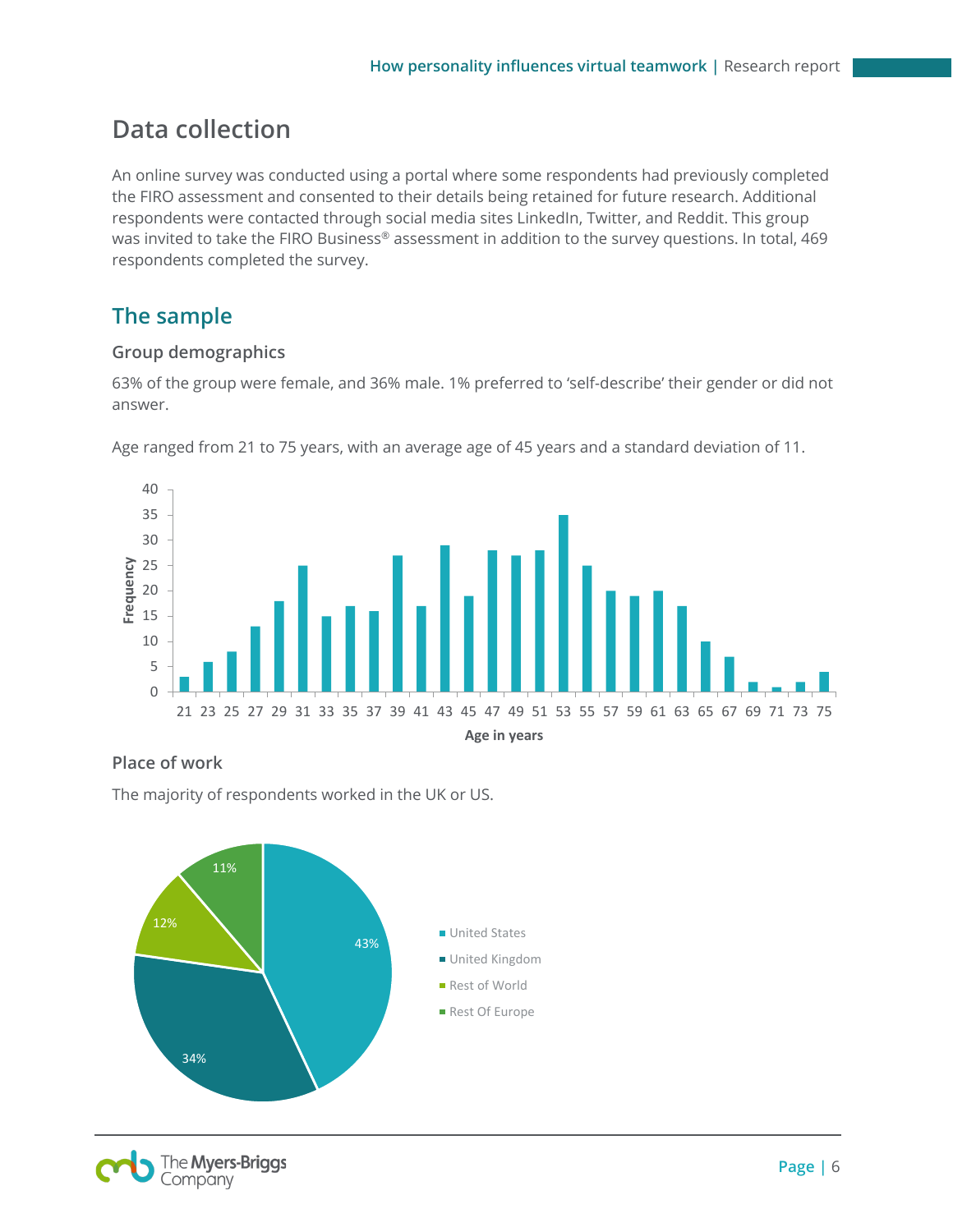Most of the group had a people-related role in areas such as coaching, people development, management, education, learning, and training.

85% were employed full-time, 10% were self-employed and 5% were employed part-time.

**Job type**



#### **Job level**

The majority of respondents were employees, middle managers and senior managers. There were fewer first level managers, executive level managers and owners/CEOs.



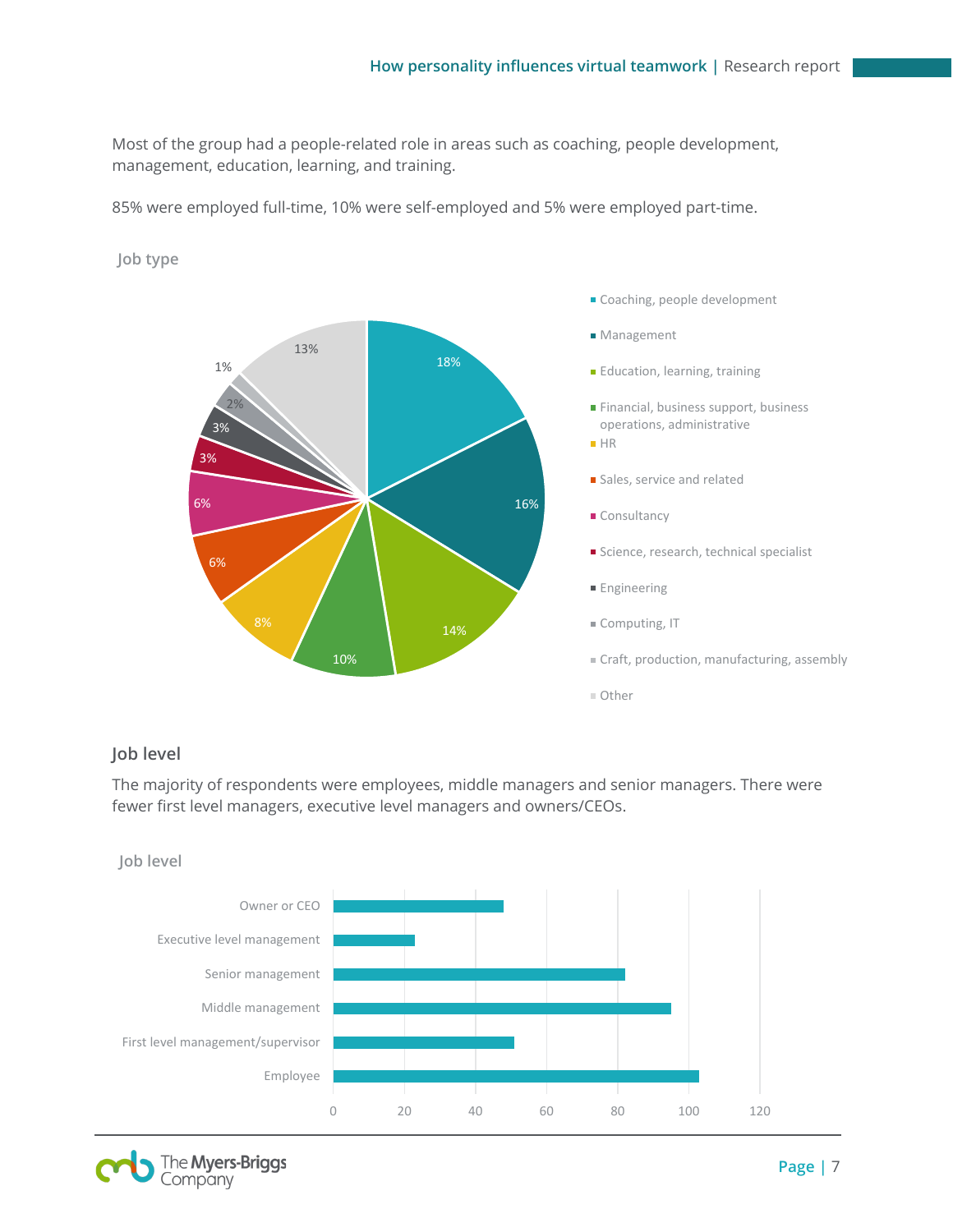#### **Team management and team membership**

54% of respondents managed a co-located team, 31% a combined team, and 15% a virtual team. 40% of respondents were members of a virtual team, 54% were not, and 6% of respondents were unsure whether they were a member of a virtual team.



#### **Are you a member of a virtual team?**



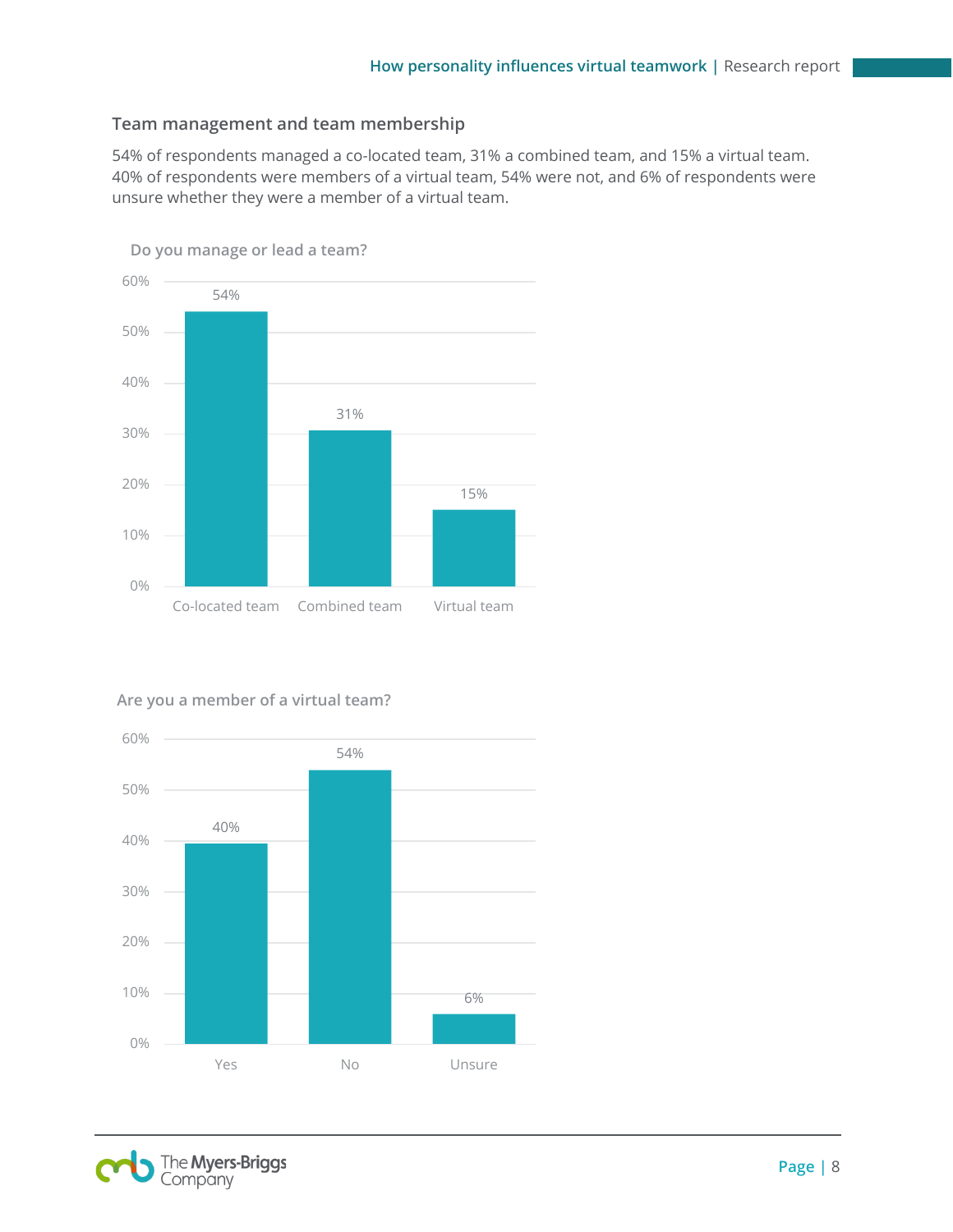

#### **Management and team membership**

29% of respondents managed and were part of a co-located team. 23% were part of a co-located team but were not managers. 14% were managers of a combined team and members of a virtual team. 12% were members of a virtual team and were not managers. 9% were both managers and members of a virtual team. 6% were managers of a co-located team and members of a virtual team. 6% managed a combined team and were members of a co-located team. 1% managed a virtual team and were members of a co-located team.

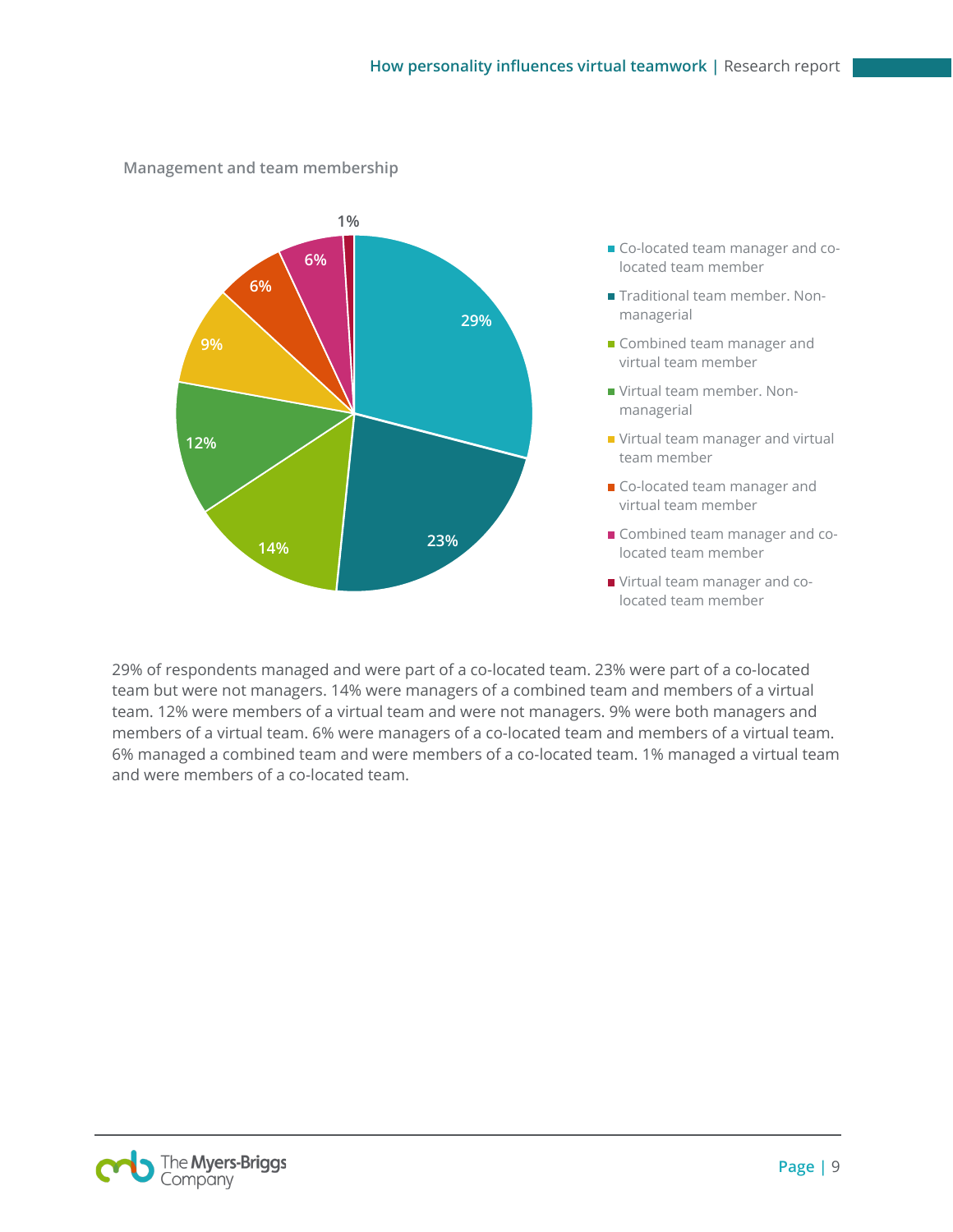# <span id="page-9-0"></span>**FIRO® results**

The distribution of FIRO results replicated what had previously been found (The Myers Briggs Company, 2016).





**Expressed Involvement**

### **Wanted Involvement**



#### **Wanted Influence**



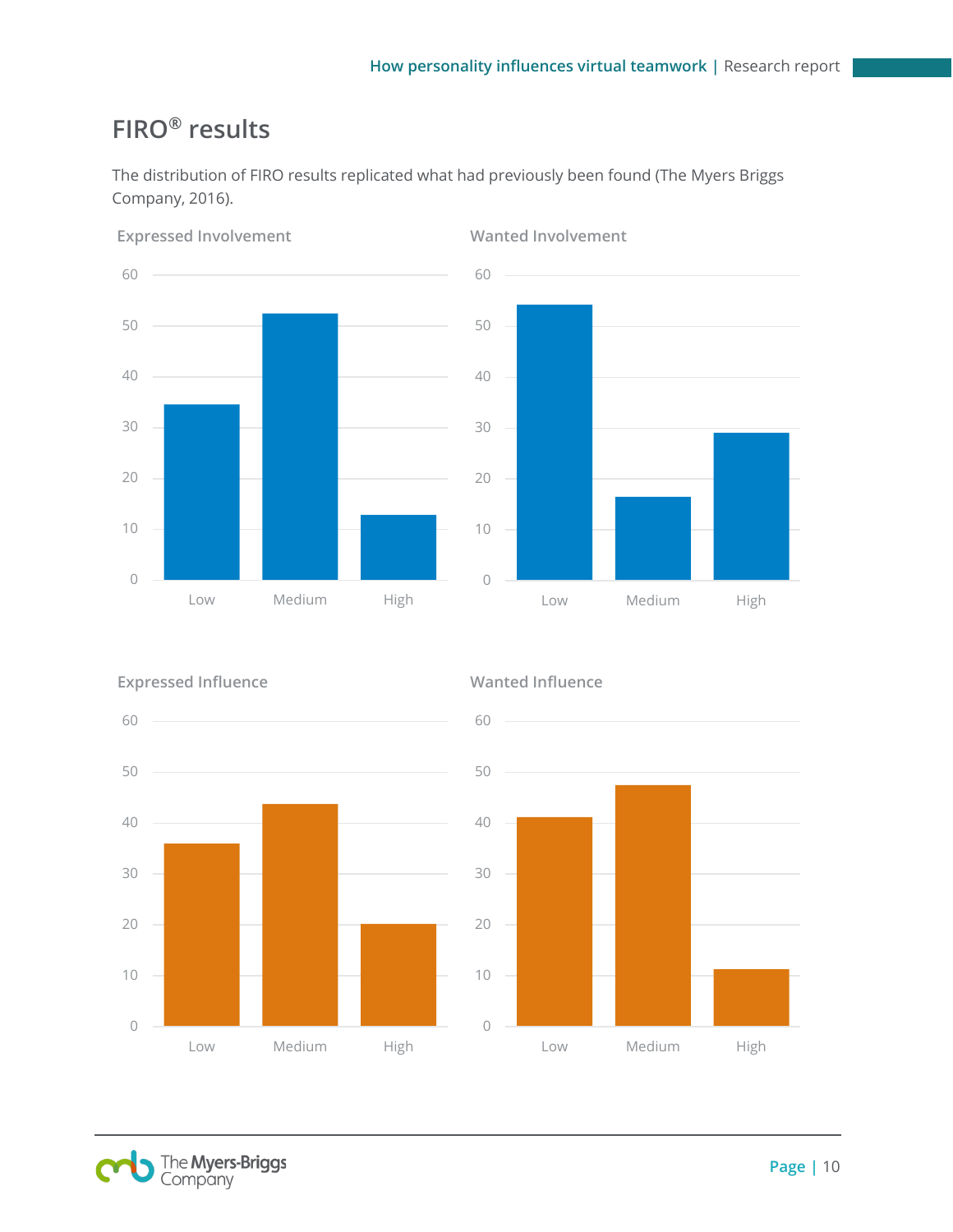### **How personality influences virtual teamwork |** Research report



**Expressed Connection**

**Wanted Connection**

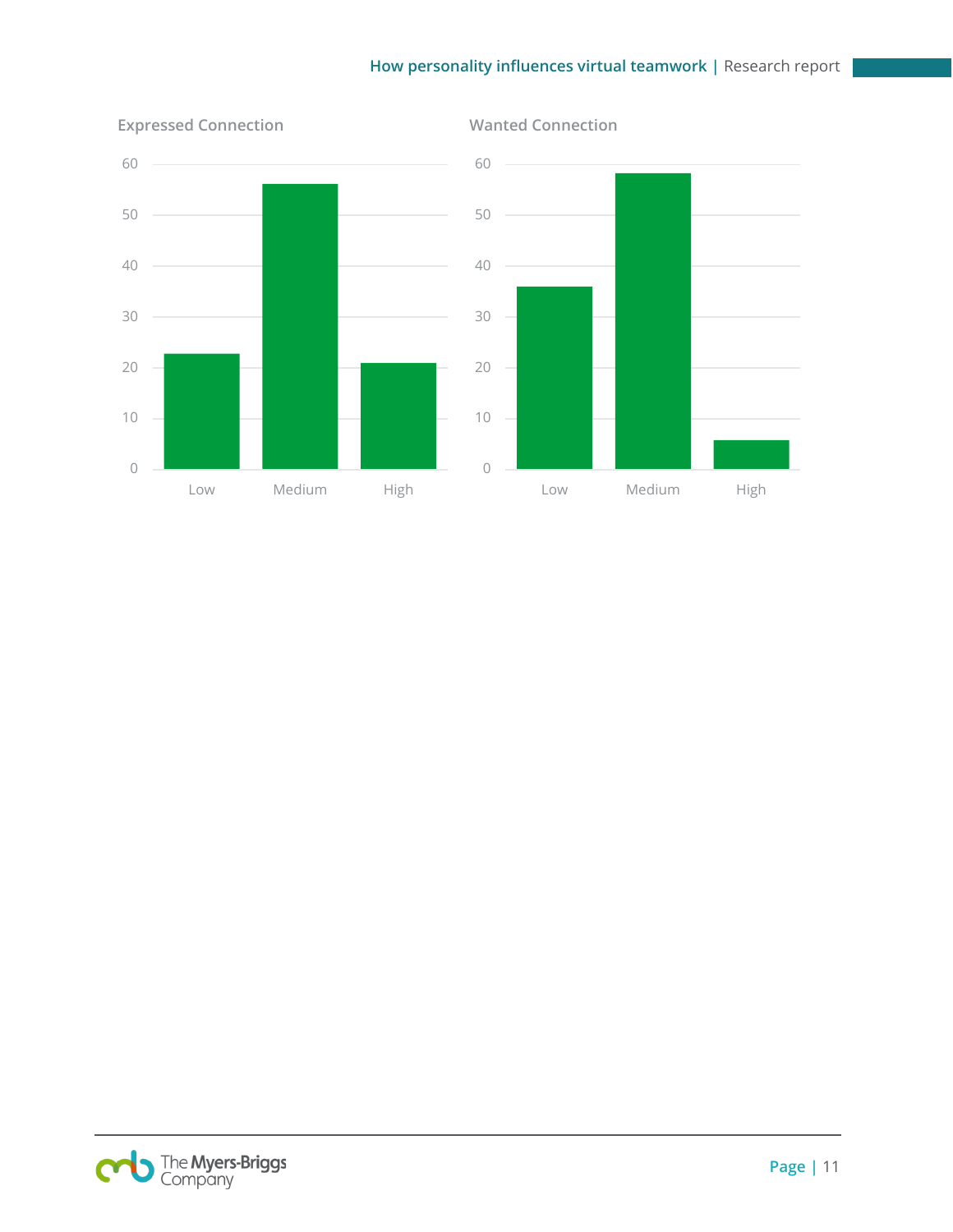Although this research was primarily focused on the FIRO assessment, when asked if respondents knew their four-letter best-fit MBTI type, 381 shared this information.



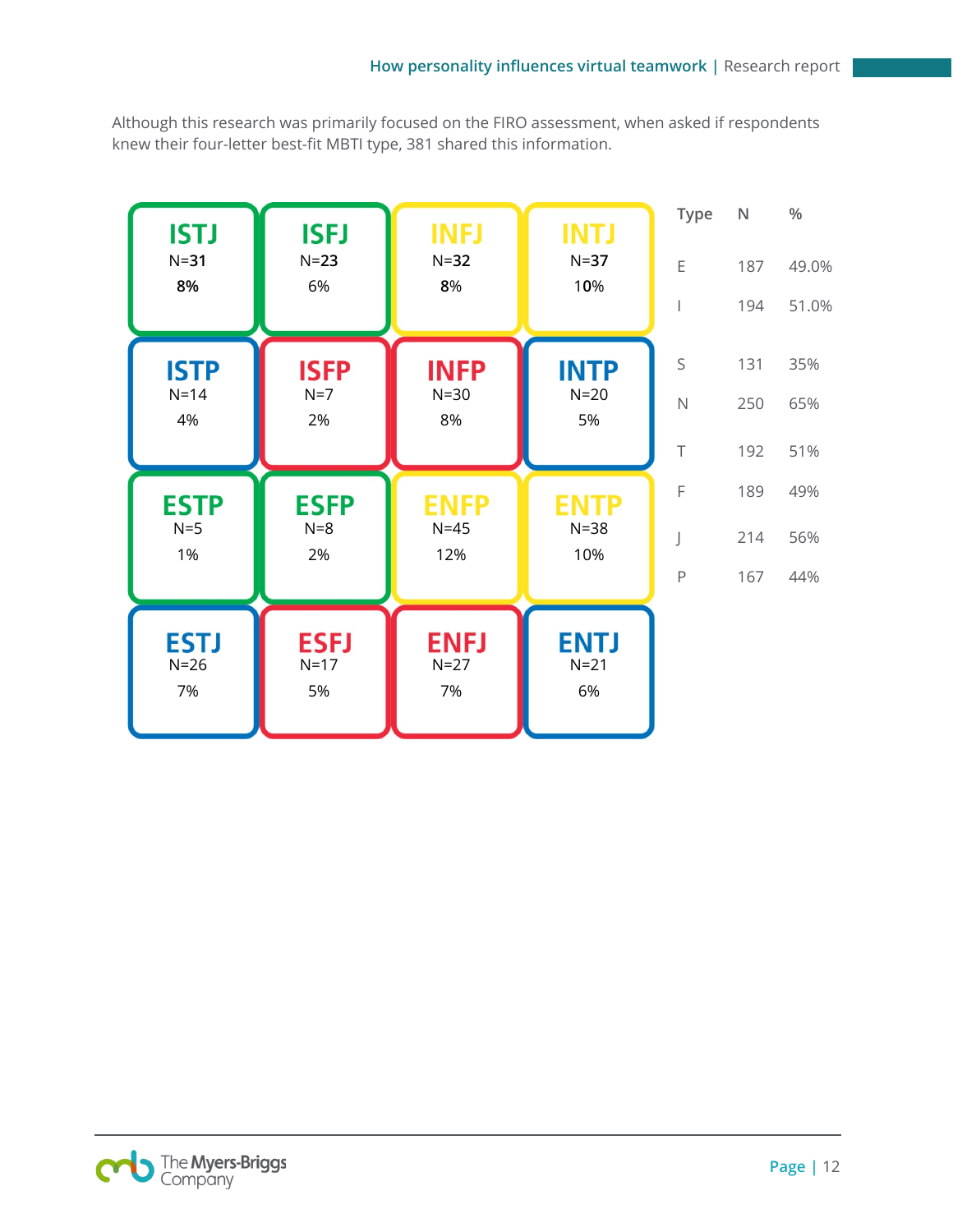# <span id="page-12-0"></span>**Scale development**

Factor analysis (principal components extraction, varimax rotation) was performed on the survey data. The factor analysis suggested that there were five underlying factors around team effectiveness. Five team scales emerged from the respondents' answers to the survey data.

- Clarity
- Emotional Intelligence
- **-** Effectiveness
- Stretch
- Culture

#### **Rotated component matrix**

|                                                                                                           | Clarity | Emotional<br>Intelligence | <b>Effectiveness</b> | <b>Stretch</b> | Culture |
|-----------------------------------------------------------------------------------------------------------|---------|---------------------------|----------------------|----------------|---------|
| Team meetings lead to clear action<br>plans and deliverables for work<br>between meetings                 | 0.802   |                           |                      |                |         |
| The team ensures that the team's<br>goals, plans and progress are clearly<br>communicated to stakeholders | 0.784   |                           |                      |                |         |
| The team ensures all team members<br>clearly understand the team's goals,<br>plans and progress           | 0.764   |                           |                      |                |         |
| The team has a clear and shared<br>vision                                                                 | 0.762   |                           |                      |                |         |
| Team meetings are focused and<br>efficient                                                                | 0.742   |                           |                      |                |         |
| The team celebrates success                                                                               | 0.588   |                           |                      |                |         |
| Our team is supported by the<br>organization                                                              | 0.582   |                           |                      |                |         |
| Team members hold each other<br>accountable for delivery on<br>commitments                                | 0.506   |                           |                      |                |         |
| The team spends time together<br>developing relationships during<br>meetings                              | 0.498   |                           |                      |                |         |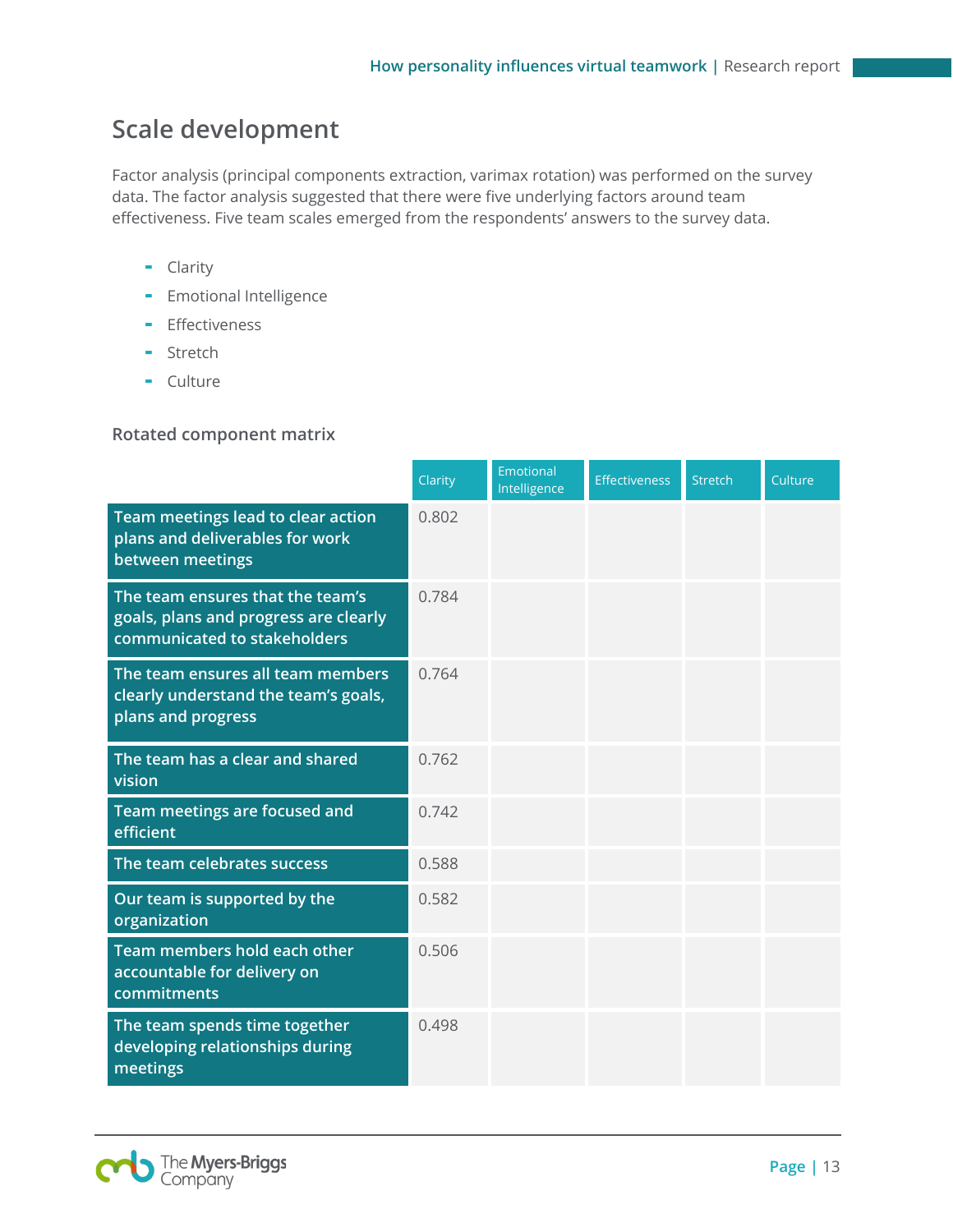|                                                                          | Clarity | Emotional<br>Intelligence | <b>Effectiveness</b> | <b>Stretch</b> | Culture |
|--------------------------------------------------------------------------|---------|---------------------------|----------------------|----------------|---------|
| Individual roles and responsibilities<br>are clear                       | 0.492   |                           |                      |                |         |
| I make a point to share my reactions<br>with my team                     |         | 0.772                     |                      |                |         |
| I am comfortable expressing my<br>emotions to my team                    |         | 0.754                     |                      |                |         |
| I make an effort to find out how<br>others in the team are feeling       |         | 0.754                     |                      |                |         |
| I notice how members of my team are<br>feeling                           |         | 0.690                     |                      |                |         |
| My team generally completes its work<br>within budget                    |         |                           | 0.794                |                |         |
| My team generally completes its work<br>on time                          |         |                           | 0.688                |                |         |
| When disagreement arises, we are<br>quickly able to resolve difficulties |         |                           | 0.593                |                |         |
| Team members support and trust one<br>another                            |         |                           | 0.584                |                |         |
| My role challenges and stretches me                                      |         |                           |                      | 0.744          |         |
| I am able to develop my knowledge<br>and skills through my role          |         |                           |                      | 0.718          |         |
| There are opportunities to<br>experiment with alternative<br>approaches  |         |                           |                      | 0.528          |         |
| Team members are encouraged to<br>participate and voice their opinions   |         |                           |                      | 0.528          |         |
| I understand cultural differences<br>between myself and my colleagues    |         |                           |                      |                | 0.784   |
| I adapt how I do things to the culture<br>of my co-workers               |         |                           |                      |                | 0.691   |
| I talk to my team to understand<br>nuances in their culture              |         |                           |                      |                | 0.613   |
| Cultural differences are respected in<br>my team                         |         |                           |                      |                | 0.392   |

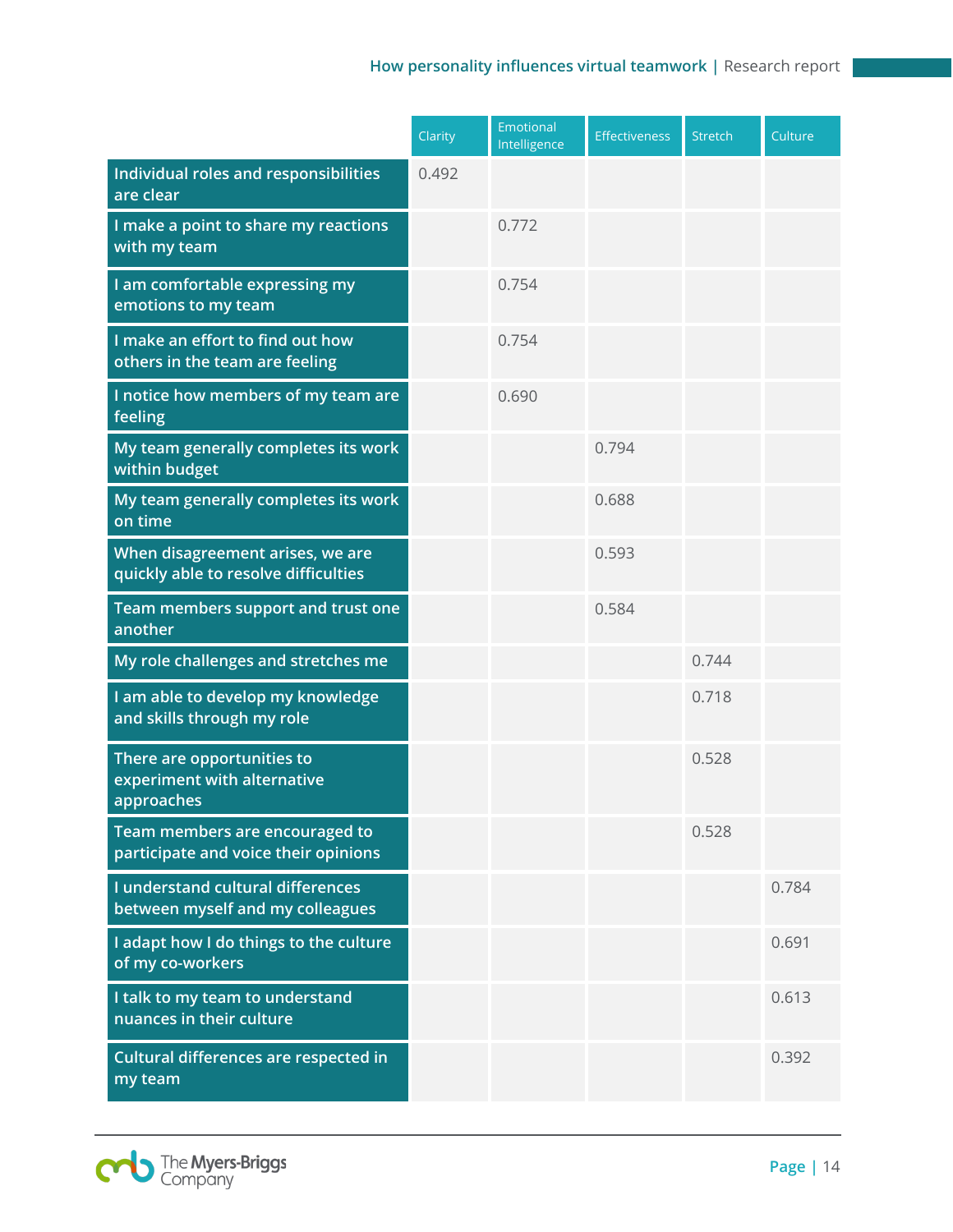#### **Clarity**

The alignment and understanding that individuals have for the organization and team's vision, plans, and goals. Individuals hold one another to account and spend time developing intrateam relationships.

#### **Emotional Intelligence**

The degree of openness, intimacy, awareness, social, emotional, and personal support given and received.

#### **Effectiveness**

Work is completed on time and within budget. When conflict arises, it is resolved. Team members trust one another.

#### **Stretch**

Job roles stretch individuals and personal development is available. There are opportunities to experiment, participate, and voice opinions.

#### **Culture**

The degrees of cultural awareness, respect, and appreciation.

### **Managers and team factors**

#### **Clarity**

It was hypothesized that managers would score higher on the Clarity scale as managers tend to set the direction, make plans, and set goals for their teams. All managers (virtual, combined, and colocated) reported higher scores (Mean = 52.39) compared to non-managers (Mean =  $46.42$  SD = 8.54);  $t(332) = 5.58$ ,  $p<0.001$ ).

**Clarity**



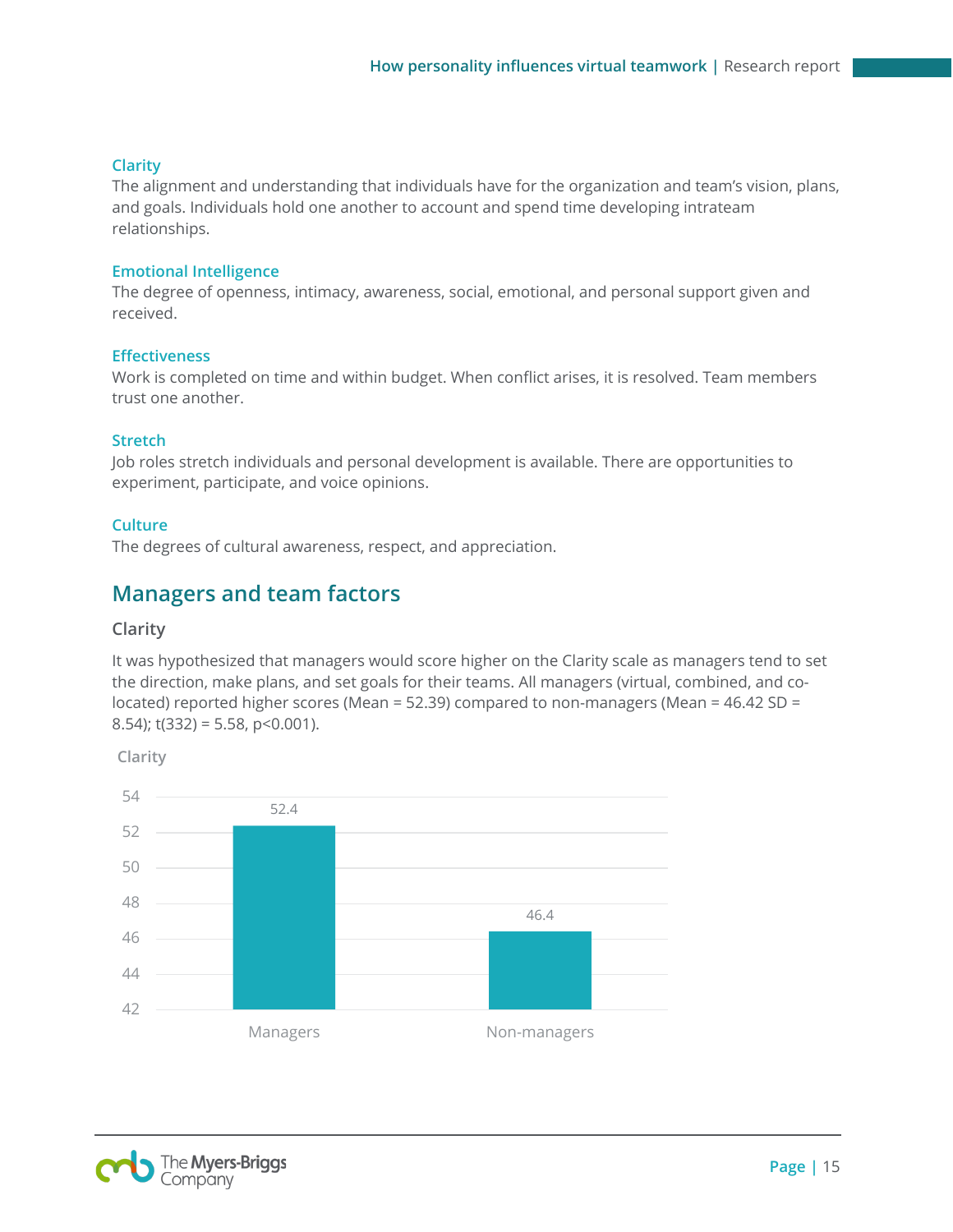#### **Emotional Intelligence**

All managers scored higher on the Emotional Intelligence scale (Mean = 51.36) compared to nonmanagers (Mean = 47.97 SD = 9.31);  $t(354) = 3.17$ ,  $p < 0.002$ ). This is likely to be because of the nature of the role, providing emotional and practical support to direct reports.



**Emotional Intelligence**

#### **Effectiveness**

Virtual managers reported higher scores on the Effectiveness scale compared to all other types of managers and non-managers (F(3, 341) = 3.67, p<0.012). This could be because the remote nature of their role allows them to be more tasked focused.

**Effectiveness**



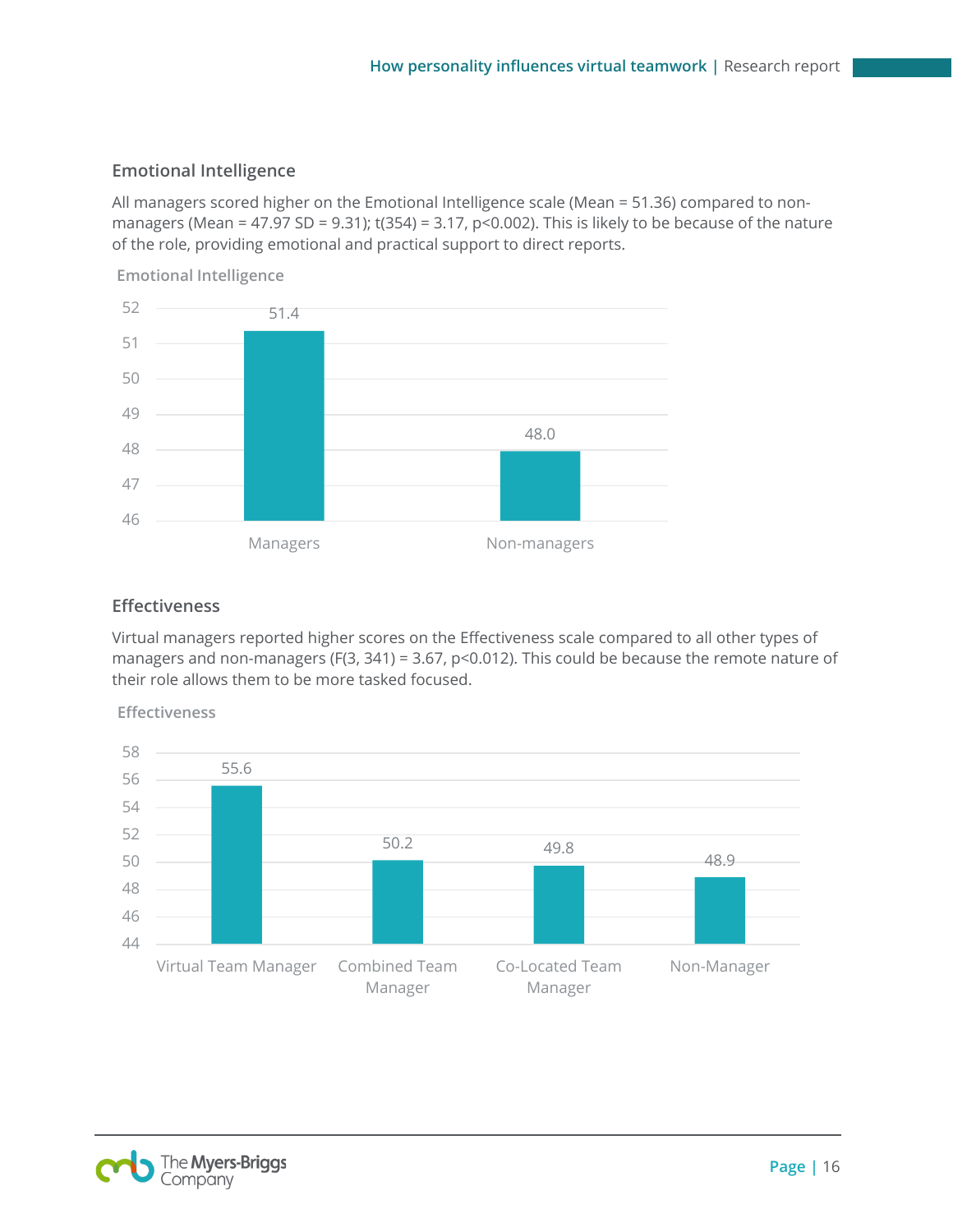### **Stretch**

All managers (Mean = 51.95) reported higher scores on the Stretch scale. This might be because managers often report working challenging roles with opportunities to contribute to multiple projects compared to non-managers (Mean = 47.07 SD = 11.82); t(360) = 4.68, p<0.001).



#### **Culture**

All managers (Mean = 51.46) scored higher on the Culture scale. Managers often have to flex their interpersonal style to take account of cultural differences compared to non-managers (Mean = 47.78 SD = 9.47);  $t(335) = 3.35$ ,  $p < 0.001$ ).

**Culture**



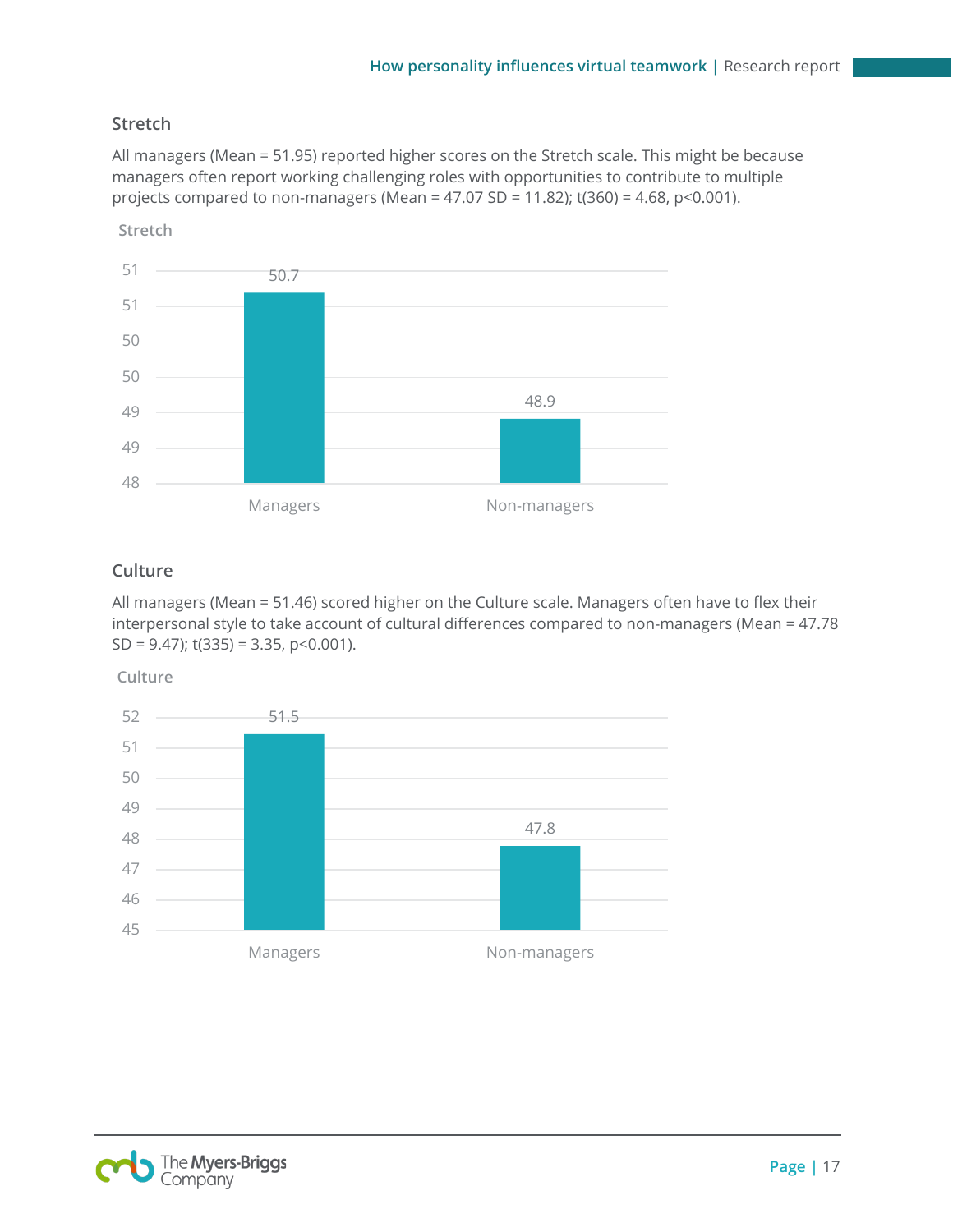### **Team factors and FIRO® results**

One-way ANOVA was used to analyze differences in emotional intelligence between managers with different FIRO scores. The Emotional Intelligence scale was particularly related to the need areas Involvement and Connection. Respondents who scored in the High and Medium categories on Expressed Involvement scored higher on Emotional Intelligence (F(2, 323) = 3.81, p<0.023). This pattern extended to Expressed Connection (F(2, 323) = 11.366, p<0.001) and Wanted Connection  $(F(2, 323) = 9.54, p < 0.001).$ 



**FIRO and Emotional Intelligence**

#### <span id="page-17-0"></span>**Age and gender**

There were no differences between the age or gender of people who worked in virtual teams compared to those who worked in combined or co-located teams.

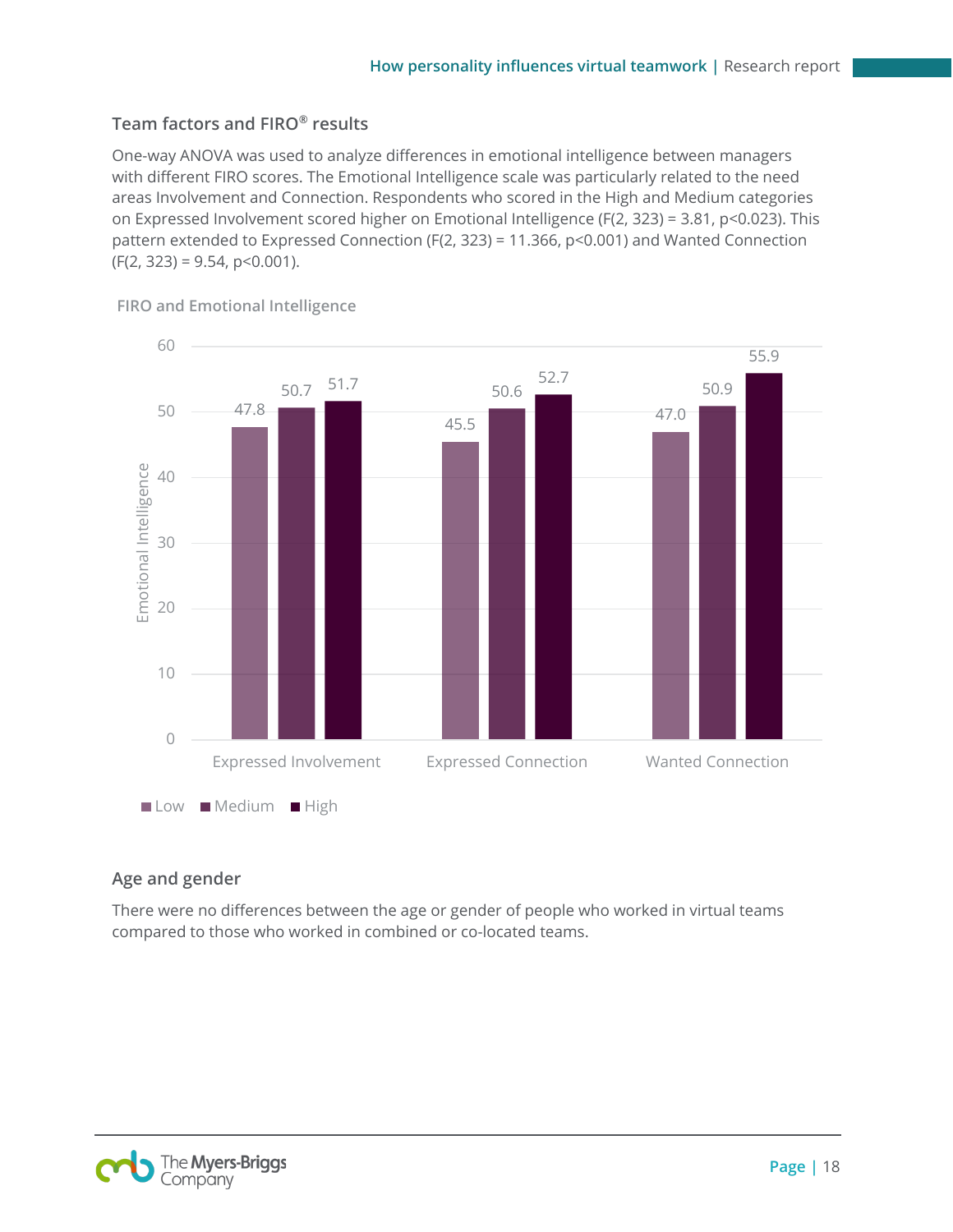# **MBTI® results**

Independent t-tests showed respondents with preferences for Extraversion scored higher (Mean = 51.51) on Emotional Intelligence compared to those with preferences for Introversion (Mean = 48.83 SD = 10.73); t(288) = 2.22, p<0.027). Whereas those with preferences for Introversion (Mean = 52.10) scored higher on Effectiveness compared to those with preferences for Extraversion (Mean = 48.77 SD = 11.62);  $t(272) = -2.81$ , p < 0.005).



**Emotional Intelligence**

Those with preferences for Feeling (Mean = 51.72) also scored higher on Emotional Intelligence compared to those with preferences for Thinking (Mean =  $48.47$  SD =  $11.27$ ); t(288) =  $-2.70$ , p $< 0.007$ ).



**Emotional Intelligence**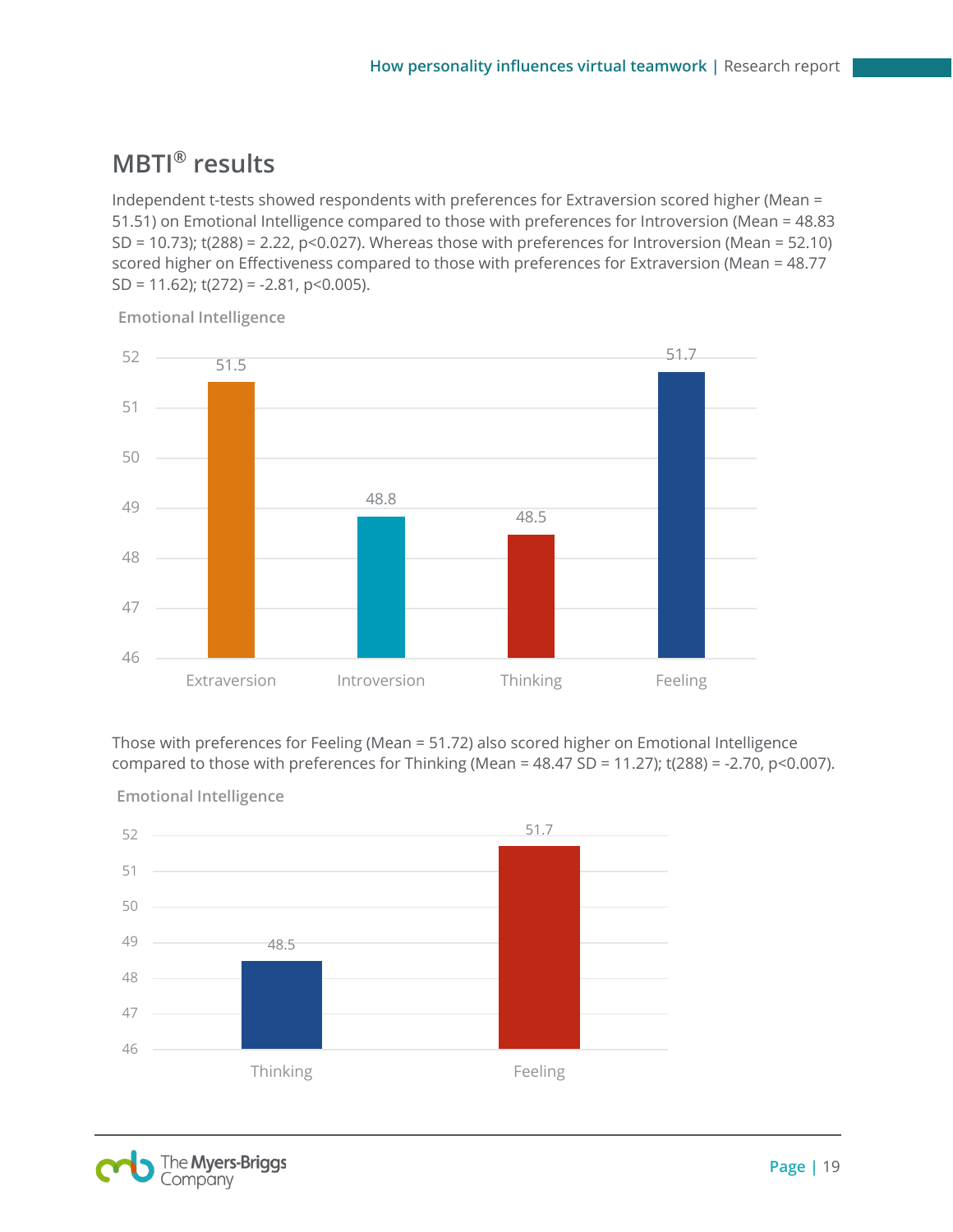# <span id="page-19-0"></span>**What makes effective teams?**

Content analysis was used to analyze the open text responses. The following characteristics and behaviors emerged from the data.

|  |  |  |  |  | What are the three most important characteristics that you need in an effective team? |  |
|--|--|--|--|--|---------------------------------------------------------------------------------------|--|
|  |  |  |  |  |                                                                                       |  |

| <b>Key characteristics</b>                                       | <b>Example behaviors</b>                                                                                                                             | <b>Mentions</b> |
|------------------------------------------------------------------|------------------------------------------------------------------------------------------------------------------------------------------------------|-----------------|
| <b>Communication</b>                                             | Being transparent in written/spoken communication.                                                                                                   | 156             |
| <b>Trust</b>                                                     | Trusting yourself and others.                                                                                                                        | 129             |
| <b>Teamwork</b>                                                  | Listening to and understanding one another. Giving and<br>receiving support, recognition, appreciation.                                              | 121             |
| <b>Alignment and</b><br>cohesion                                 | Working towards having clarity of vision, purpose, and goals.<br>Understanding responsibilities. Taking ownership.                                   | 98              |
| Commitment:<br>Accountability,<br>responsibility,<br>flexibility | Having a work ethic. Being positive, proactive, organized.<br>Having the right attitude to ourselves, others, and people<br>from different cultures. | 78              |
| <b>Emotional</b><br>Intelligence                                 | Valuing diversity and difference, demonstrating empathy,<br>being open to others and their opinions.                                                 | 46              |
| Co-operation,<br>collaboration and<br>negotiation                | Being adaptable.                                                                                                                                     | 45              |
| <b>Honesty and</b><br>integrity                                  | Being truthful.                                                                                                                                      | 32              |
| Cognitive                                                        | Thinking critically, dealing with ambiguity, being creative.                                                                                         | 18              |

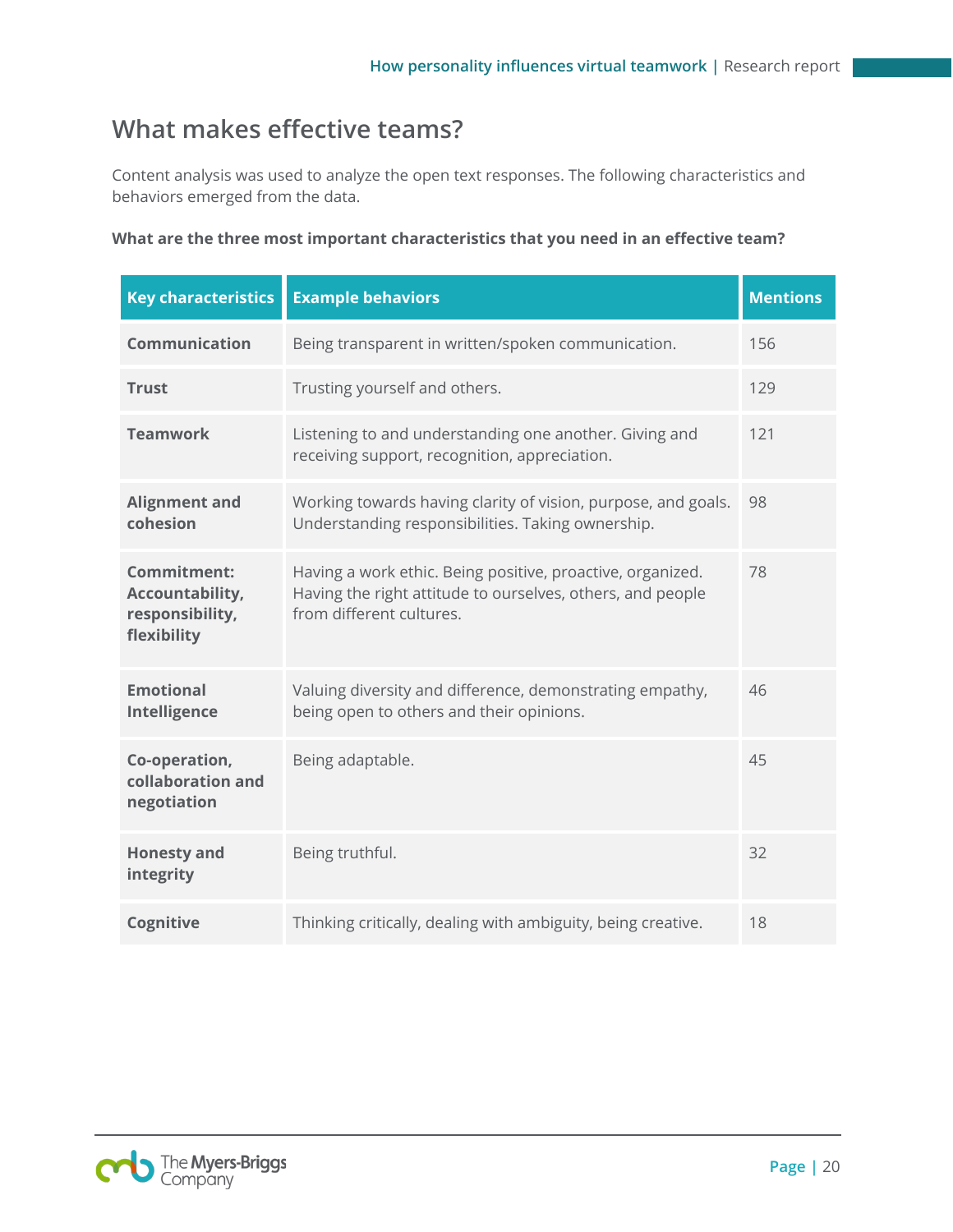# <span id="page-20-0"></span>**Communication and team building**

Respondents were asked to answer the question, **"What is the most effective way of aiding communication and building teams?"**

There was consensus that meetings could be used to aid communication and team development with a variety of opinion on the different approaches that could be utilized.

Meetings were recognized as integral. Respondents cited different types of meetings with the consensus being that different meeting types are needed, and that a one-size-fits-all approach does not work. There needs to be dynamism and flexibility, as opposed to rigidity. The output of the content analysis showed the different types of meetings respondents attended.



Respondents shared their views on the biggest challenges associated with being in their teams. These responses show that there are a variety of challenges associated with being part of a team. There are many different ways of developing teams, and future research could explore which of these methods of are most effective, and why.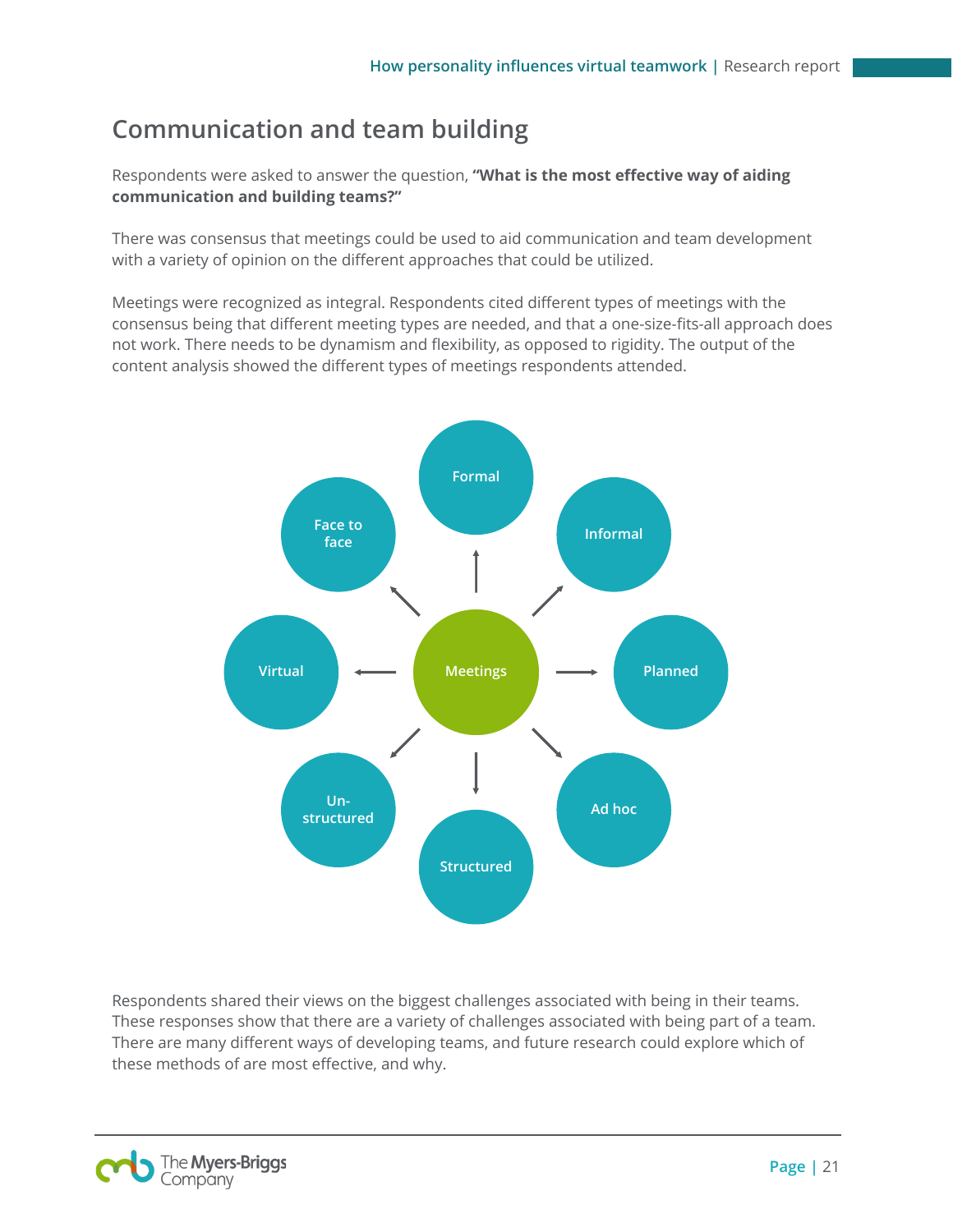# <span id="page-21-0"></span>**Team challenges**

| <b>Key themes</b>              | <b>Example challenges</b>                                                                                                                     | <b>Mentions</b> |
|--------------------------------|-----------------------------------------------------------------------------------------------------------------------------------------------|-----------------|
| <b>Remote working</b>          | Differences in time zone, difficulties with<br>relationship building, silos developing                                                        | 50              |
| Unmanageable workload          | External pressures, managing deadlines, pace<br>of change, organizational growth                                                              | 48              |
| Poor management                | Lack of accountability and performance<br>management, micromanagement, ensuring<br>everyone is treated fairly, limited trust in<br>management | 36              |
| Communication                  | Being unable to reach colleagues, not everyone<br>being heard in virtual or co-located meetings                                               | 32              |
| Poor leadership performance    | No agreed strategic vision (or differences of<br>opinion on what this might be), vague<br>organizational goals, limited trust in leaders      | 74              |
| <b>Personality differences</b> | Open vs reserved. Technology focus vs people<br>focus. Planning vs spontaneity. Differing values                                              | 21              |
| <b>Task clarity</b>            | Individuals are not given appropriate guidance.<br>Clarity and direction are unclear                                                          | 18              |

# <span id="page-21-1"></span>**Conclusions**

This research has presented five scales that emerged from respondents' answers to questions focused on what it is like to work in teams. Differences between the scales and personality were found using the FIRO Business and MBTI questionnaires. Manager respondents reported higher scores on the all the scales. Virtual managers reported higher scores on the Effectiveness scale. Respondents with higher Expressed Involvement, and Expressed and Wanted Connection, scored higher on the emotional intelligence scale. Respondents with preferences for Extraversion and Feeling scored higher on the emotional intelligence scale. Respondents with preferences for Introversion scored higher on the Effectiveness scale.